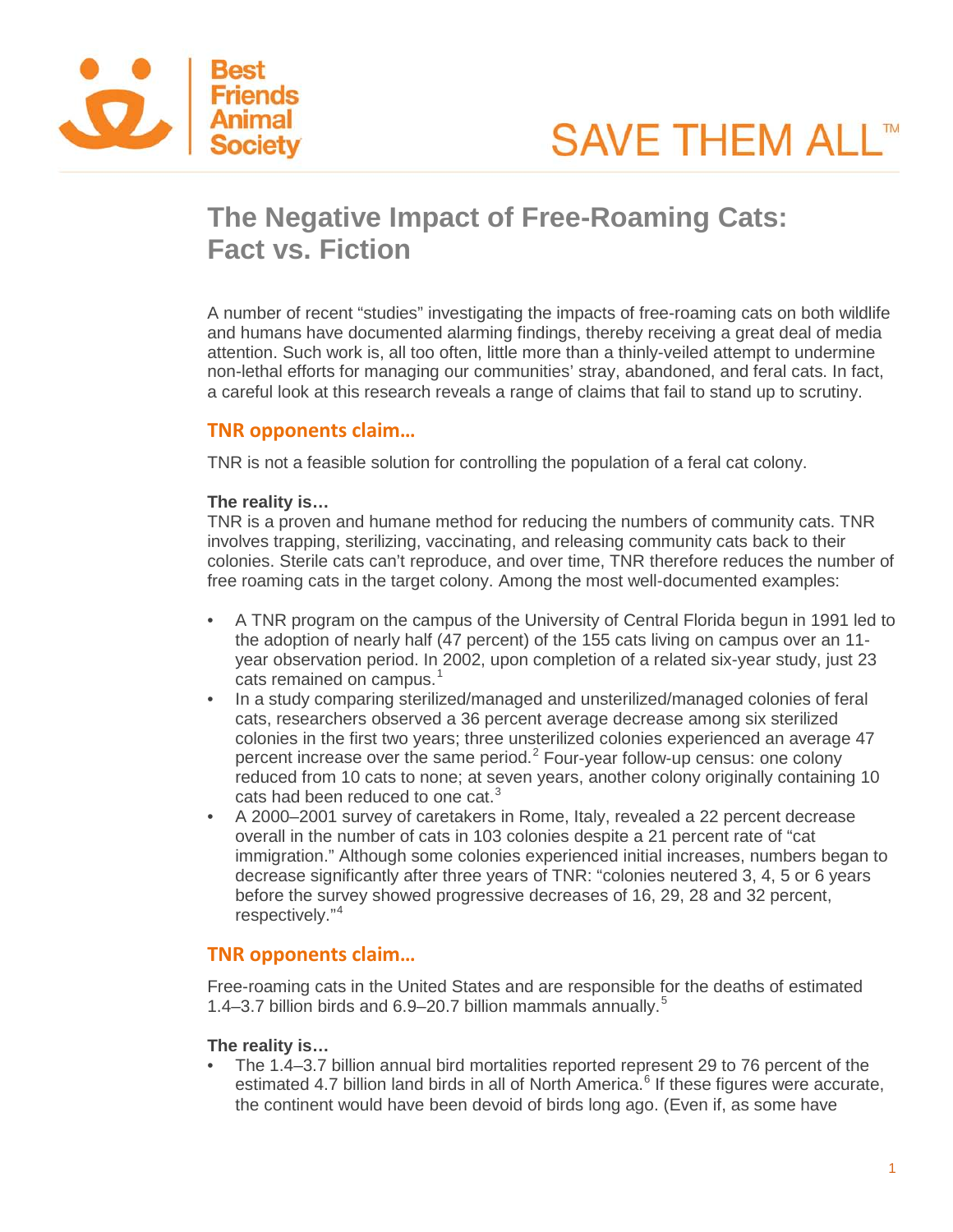suggested, "the total [population of land birds] could be two to three times higher in some regions,"<sup>[7](#page-3-6)</sup> the implied impact due to predation by cats is simply not supported by existing data.)

- These estimates leave no accounting for other well-documented causes of bird mortality, such as pesticide use, oil spill, habitat loss, window strikes, or other anthropogenic causes.
- Dennis Turner, editor and key contributor to *The Domestic Cat: The Biology of its Behaviour* and board member of the International Association of Human-Animal Interaction Organizations argues that "any claims that cats are a much 'more significant anthropogenic threat' than other factors (e.g., construction with loss of habitat, pollution, road traffic kills, etc.) are… ridiculous, in that there are rarely estimates of deaths of birds/mammals/amphibians to such factors to compare with."[8](#page-3-7)
- Predators—cats included—tend to prey on the young, the old, the weak and unhealthy. At least two studies have investigated this phenomenon in detail, revealing that birds killed by cats are, on average, significantly less healthy that birds killed through nonpredatory events (e.g., collisions with windows or cars). $9$

# **The TNR opponents claim…**

Free-roaming cats pose a serious public health threat to humans, domestic animals, and wildlife.

## **The reality is…**

- "Over the last 100 years, rabies in the United States has changed dramatically. More than 90 percent of all animal cases reported annually to [the Centers for Disease Control and Prevention] now occur in wildlife… The number of rabies-related human deaths in the United States has declined from more than 100 annually at the turn of the century to one or two per year in the 1990's. Modern day prophylaxis has proven nearly [10](#page-3-9)0 percent successful."<sup>10</sup>
- Of the 49 U.S. rabies cases reported in humans since 1995, 10 were the result of dog bites that occurred outside of the country; the remainder were traced either to wildlife or were of unknown origins.<sup>[11](#page-3-10)</sup> Since 1960, only two cases of human rabies have been attributed to cats.<sup>[12](#page-3-11)</sup>
- While it's true that the number of rabies cases reported in cats has risen in recent years, this trend reflects neither the prevalence of rabies nor the threat of human exposure because the way in which rabies cases are reported to the CDC varies widely.<sup>[13](#page-3-12)</sup>
- Sterilizing free-roaming cats (common practice in most TNR programs) not only reduces the risk of transmission from domestic animals to humans, but also serve as a barrier between wildlife and humans. And a 2012 nationwide survey of "feral cats groups" conducted by Alley Cat Rescue revealed that 96 percent of the groups provide rabies vaccinations as part of their TNR programs.<sup>[14](#page-4-0)</sup>
- Although a large number of free-roaming cats may test positive for toxoplasmosis, the majority won't actually be infected with the *T. gondii* parasite. The infectious spores, passed in a cat's feces, are generally "shed" only once during a cat's lifetime over a one-week period.

# **The TNR opponents claim…**

The population of feral cats in the U.S. may be as high as 120 million and growing.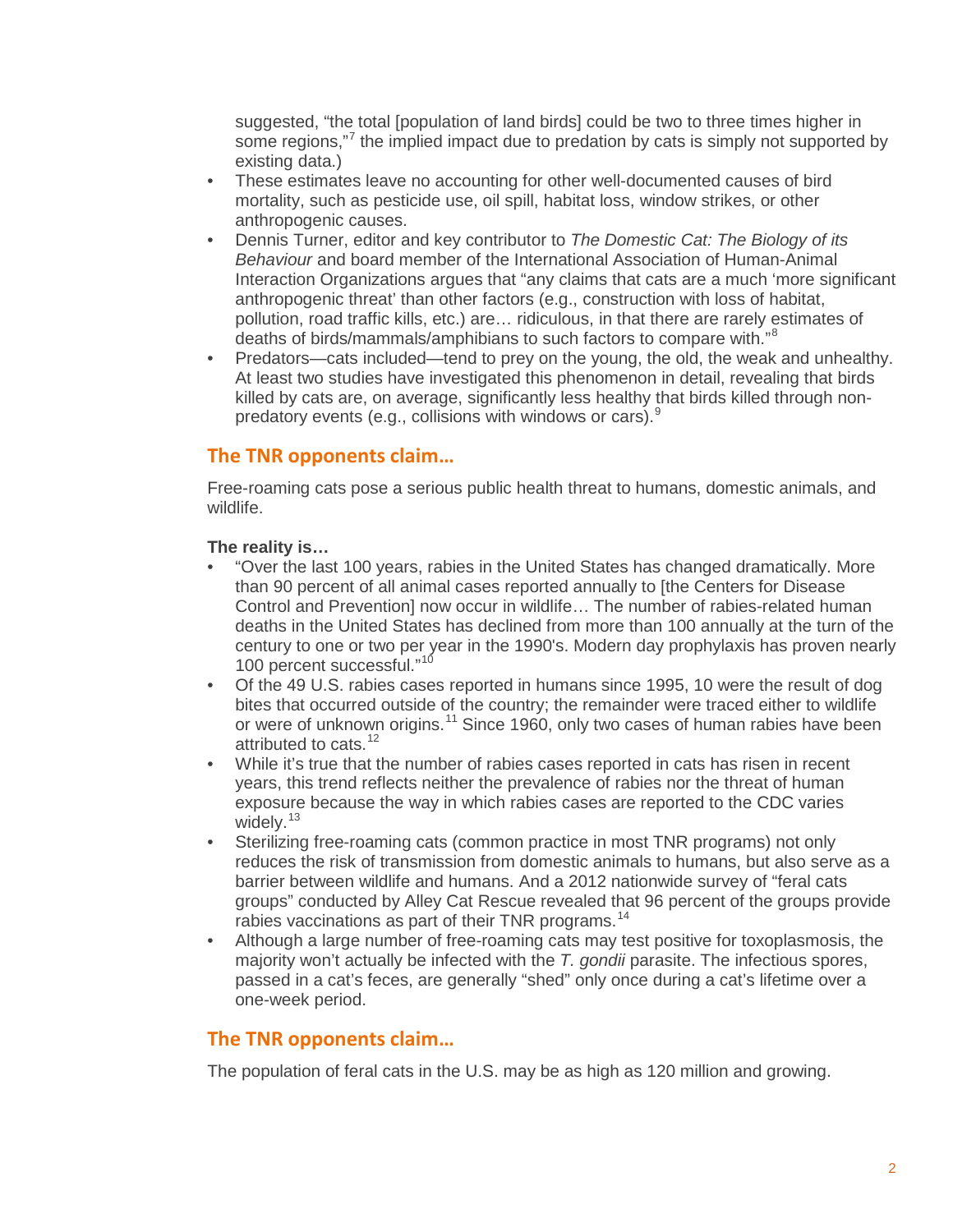#### **The reality is…**

- It's extraordinarily difficult to estimate the number of free-roaming cats in part because of the difficulties involved in determining whether a particular cat is a pet, a stray, or feral. Although some researchers have suggested that the number of unowned freeroaming cats may approach the number of pet cats in the U.S. (86.4 million in 2012<sup>15</sup>), this estimate is based on small-scale surveys conducted 10 or more years ago.<sup>[16](#page-4-2)</sup>
- It's also been argued that the population "probably peaked in 1993 or 1994 before beginning a downward trend," and, as of 2003, varied seasonally from a low of 13 million to a summertime high of 24 million.<sup>[17](#page-4-3)</sup> And, more recently, that TNR is holding the "feral cat population at the present level" of six million in the winter "with a summer high of about 12 million."<sup>[18](#page-4-4)</sup>

## **The TNR opponents claim…**

Outdoor cats live short, brutal lives.

## **The reality is…**

- Although it's generally acknowledged that more than half of kittens born "in the wild" don't survive into adulthood, <sup>[19](#page-4-5)</sup> kittens born into managed colonies (a fairly common occurrence early on) are often adopted by caretakers, or homes found through local rescue organizations.
- Caretakers often report of cats living long, healthy lives in managed colonies. More than half of the 23 cats living continuously on the University of Central Florida campus during an 11-year observation period were estimated to be 6.8 years old or older.<sup>[20](#page-4-6)</sup>
- A 2012 nationwide survey conducted by Alley Cat Rescue revealed similar longevity: one quarter of TNR organizations responding to the survey have colony cats in the 6–8 year range; 35 percent in the 9–12 year range, and 14 percent reported caring for cats 13 years of age or older. $21$
- Restricting or prohibiting TNR would only worsen the odds for kittens born to community cats; indeed, because these cats would likely be unsterilized, there would be more of them. And, in the absence of TNR, it's unlikely that these kittens would find their way into adoption programs (which typically offer medical care). And the numbers of such cases are significant — it's been suggested that perhaps one-third of pet cats are "recruited from the feral population."[22](#page-4-8)

# **The TNR opponents claim…**

TNR encourages the abandonment of pet cats and kittens.

## **The reality is…**

- Although it's true that TNR programs are sometimes faced with the unfortunate (and illegal) dumping of cats and kittens at colony feeding sites, there's simply no evidence to suggest that these cats and kittens would not have been dumped anyhow.
- Cats abandoned near a managed colony are far more likely to be adopted and/or sterilized and vaccinated, thereby mitigating their potential impact on the overall population of unowned cats (as well any potential impacts to wildlife and the environment).

## **TNR opponents claim…**

Free-roaming cats cause \$55.5 trillion in damage each year to the U.S. economy. The economic impact of cats killing birds could be as much as \$15,000 per bird.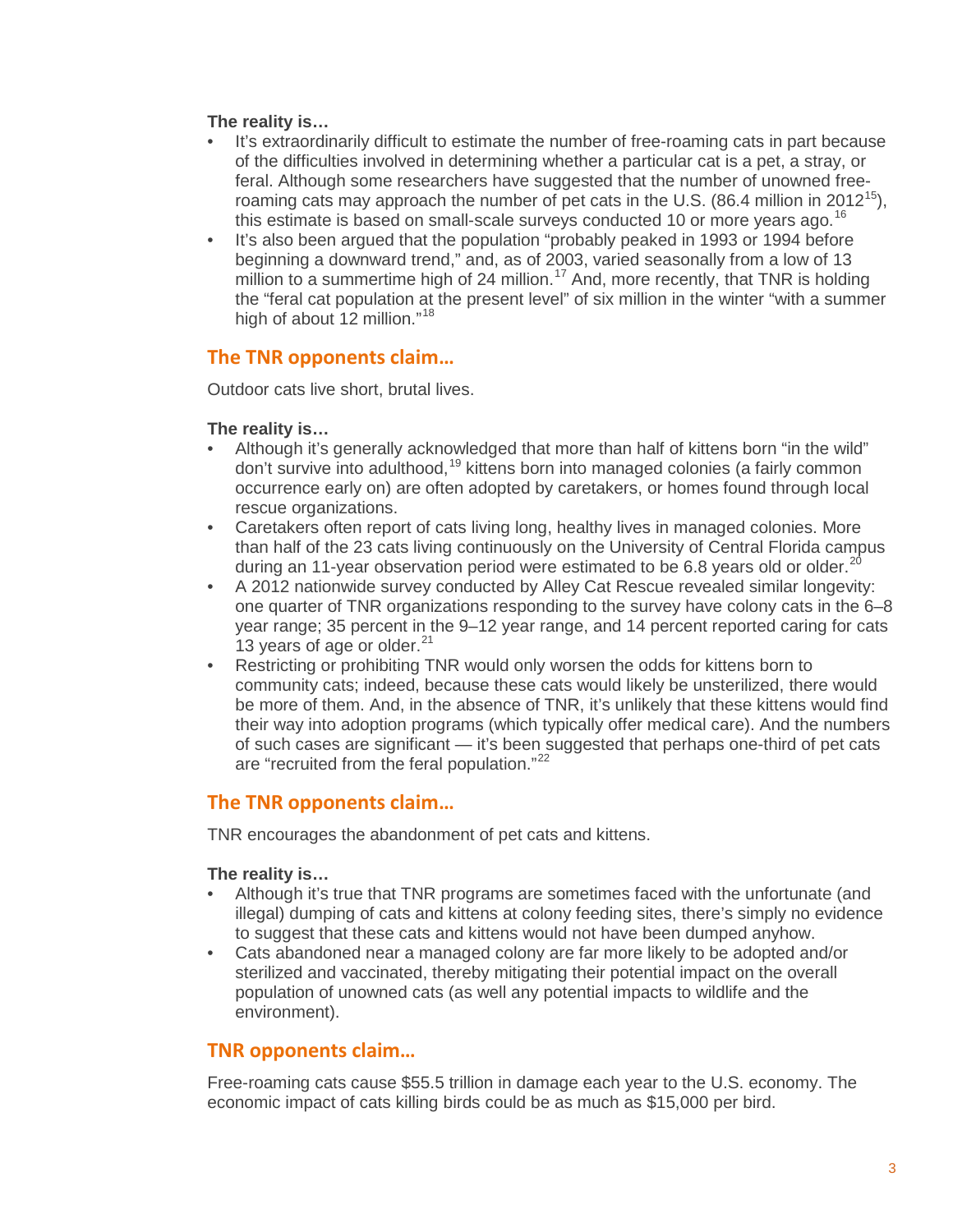#### **The reality is…**

- If these numbers were true, the economic impact of cats killing birds would exceed our nation's \$16.4 billion national debt *three times over*.
- The same research that cites the \$15,000/bird figure estimated "the economic value of a feral cat to society" to be \$0 (despite caretaker expenditures estimated to be more that  $$1,600$  annually food and veterinary care).<sup>[23](#page-4-9)</sup>

#### **About Best Friends Animal Society®**

[Best Friends Animal Society](http://bestfriends.org/) is the only national animal welfare organization focused exclusively on ending the killing of dogs and cats in America's shelters. An authority and leader in the no-kill movement since its founding in 1984, Best Friends runs the nation's largest no-kill sanctuary for companion animals, as well as life-saving programs in partnership with rescue groups and shelters across the country. Since its founding, Best Friends has helped reduce the number of animals killed in shelters from 17 million per year to 4 million. No other animal welfare organization has the knowledge, technical expertise and on-the-ground network to end the killing and Save Them All™.

<span id="page-3-2"></span><sup>3</sup> Nutter, F.B., Evaluation of a Trap-Neuter-Return Management Program for Feral Cat Colonies: Population Dynamics, Home Ranges, and Potentially Zoonotic Diseases, in Comparative Biomedical Department. 2005, North Carolina State University: Raleigh, NC. p. 224.

[http://www.carnivoreconservation.org/files/thesis/nutter\\_2005\\_phd.pdf](http://www.carnivoreconservation.org/files/thesis/nutter_2005_phd.pdf)

<span id="page-3-4"></span><sup>5</sup> Loss, S.R., et al., "The impact of free-ranging domestic cats on wildlife of the United States." *Nature Communications*. 2013. 4(1396).<http://www.nature.com/ncomms/journal/v4/n1/full/ncomms2380.html>

<span id="page-3-5"></span><sup>6</sup> Rich, T.D., et al., *Partners in Flight North American Landbird Conservation Plan*. 2004, Cornell Lab of Ornithology: Ithaca, NY. [http://www.partnersinflight.org/cont\\_plan/](http://www.partnersinflight.org/cont_plan/)

<span id="page-3-7"></span><sup>8</sup> Wolf, P. "Debunking the Smithsonian's 'Killer Cat Study'." *Petfinder*. 2013.

[http://www.cdc.gov/rabies/location/usa/surveillance/human\\_rabies.html](http://www.cdc.gov/rabies/location/usa/surveillance/human_rabies.html)

<span id="page-3-11"></span><sup>12</sup> "Recovery of a Patient from Clinical Rabies—California," 2011." *Morbidity and Mortality Weekly Report. Center for Disease Control and Prevention*. 2012. 61(4): p. 61– 64. <http://www.cdc.gov/mmwr/preview/mmwrhtml/mm6104a1.htm>

<span id="page-3-12"></span><sup>13</sup> Blanton, J.D., et al., "Rabies surveillance in the United States during 2008." *Journal of the American Veterinary Medical Association*. 2009. 235(6): p. 676–689[. http://www.ncbi.nlm.nih.gov/pubmed/19751163](http://www.ncbi.nlm.nih.gov/pubmed/19751163)

<span id="page-3-0"></span> $1$  Levy, J.K., Gale, D.W., and Gale, L.A., "Evaluation of the effect of a long-term trap-neuter-return and adoption program on a free-roaming cat population." *Journal of the American Veterinary Medical Association*. 2003. 222(1): p. 42–46.<http://avmajournals.avma.org/doi/abs/10.2460/javma.2003.222.42>

<span id="page-3-1"></span> $2$  Stoskopf, M.K. and Nutter, F.B., "Analyzing approaches to feral cat management—one size does not fit all." *Journal of the American Veterinary Medical Association*. 2004. 225(9): p. 1361–1364. http://www.ncbi.nlm.nih.gov/pubmed/15552309

<span id="page-3-3"></span><sup>4</sup> Natoli, E., et al., "Management of feral domestic cats in the urban environment of Rome (Italy)." *Preventive Veterinary Medicine.* 2006. 77(3-4): p. 180–185. [http://www.sciencedirect.com/science/article/B6TBK-](http://www.sciencedirect.com/science/article/B6TBK-4M33VSW-1/2/0abfc80f245ab50e602f93060f88e6f9)[4M33VSW-1/2/0abfc80f245ab50e602f93060f88e6f9](http://www.sciencedirect.com/science/article/B6TBK-4M33VSW-1/2/0abfc80f245ab50e602f93060f88e6f9)

<span id="page-3-6"></span><sup>7</sup> Blancher PJ, K. V. Rosenberg, A. O. Panjabi, B. Altman, J. Bart, C. J. Beardmore, G. S. Butcher, D. Demarest, R. Dettmers, E. H. Dunn, W. Easton, W. C. Hunter, E. E. Iñigo-Elias, D. N. Pashley, C. J. Ralph, T. D. Rich, C. M. Rustay, J. M. Ruth, T. C. Will. *Guide to the Partners in Flight Population Estimates Database. Version: North American Landbird Conservation Plan 2004*. Partners in Flight Technical Series No 5, 2007.

<http://www.petfinder.com/blog/2013/02/debunking-the-smithsonians-killer-cat-study/>

<span id="page-3-8"></span><sup>9</sup> Møller, A.P. and Erritzøe, J., "Predation against birds with low immunocompetence." *Oecologia*. 2000. 122(4): p. 500–504. [http://www.springerlink.com/content/ghnny9mcv016ljd8/;](http://www.springerlink.com/content/ghnny9mcv016ljd8/) Baker, P.J., et al., "Cats about town: Is predation by free-ranging pet cats *Felis catus* likely to affect urban bird populations?" *Ibis*. 2008. 150: p. 86–99. <http://www.ingentaconnect.com/content/bsc/ibi/2008/00000150/A00101s1/art00008>

<span id="page-3-9"></span><sup>10</sup> Rabies in the U.S.: Public Health Importance of Rabies. *Center for Disease Control and Prevention*. 2013. <http://www.cdc.gov/rabies/location/usa/index.html>

<span id="page-3-10"></span><sup>11</sup> "Human Rabies." *Centers for Disease Control and Prevention*. 2012.